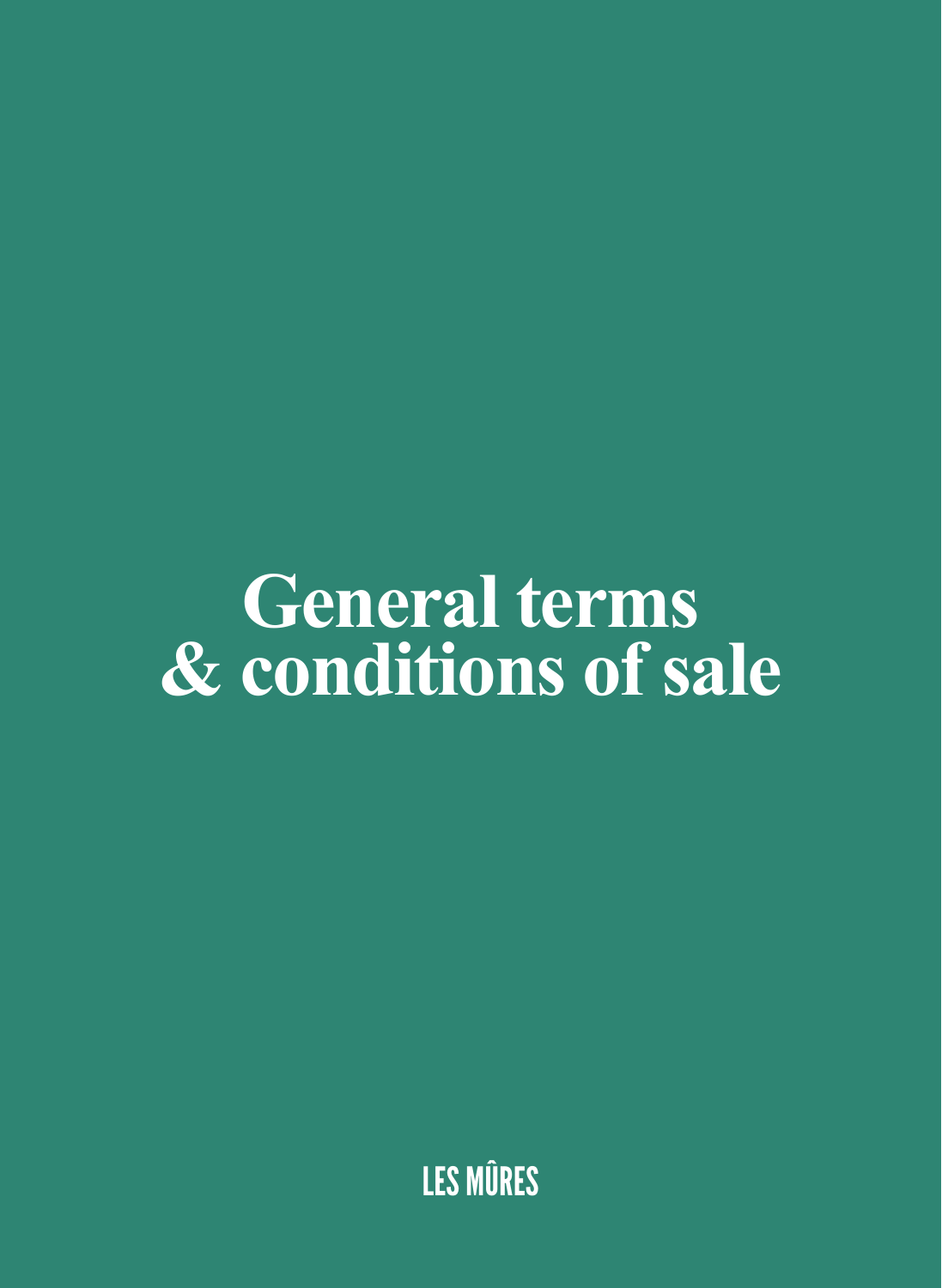# **BOOKING CONDITIONS**

• Your reservation will be effective after acceptance and after receipt of the deposit of the booking contract duly completed and signed, either after acceptance of the general terms and conditions when booking online.

• Camping pitches and mobile home will be allocated in the order in which reservations are registered. The management reserves the right to change the allocation of the pitch on arrival.

• The reservation of a camping pitch or a mobile home is made on a strictly personal basis. You may not under any circumstances sublet or transfer your reservation.

• Minors must be accompanied by their parents or legal guardians.

• Our pitches can only be occupied by a maximum of 6 people.

#### **TERMS OF PAYMENT**

#### **1. Camping pitch**

• The reservation becomes effective only after our agreement and after receipt of a deposit of 220€.

• The balance of the stay must be paid on arrival. All stays must be entirely paid according to the booking dates, no discount in case of late arrival or early departure. Each family succeeding one another on a same pitch will have to make its own reservation.

#### **2. Mobile homes**

• A deposit of 40% of the total amount of the stay must be paid upon booking.

• The balance must be paid on arrival.

# **CANCELLATION INSURANCE**

• Cancellation fees can be covered by the cancellation insurance proposed by the campsite in partnership with Campez couvert, for a cost of 4% of the amount of the stay (including tax) in rental and camping pitch.

This insurance that can be taken out when booking the stay, offers the possibility to the customer to be reimbursed by Campez Couvert for the cancellation fees in case of occurrence of an event preventing his departure, or the nights not consumed on his stay in case of the occurrence of an event delaying his arrival or shortening his stay.

The events covered are those provided in the General Conditions of the Cancellation Insurance available on our website. In the event of a covered loss, the customer must inform the campsite of his withdrawal and contact Campez Couvert by following the procedures described on the Campez Couvert web site, within 10 days of the occurrence of the incident and by providing Campez Couvert with the necessary information for the claim and supporting documents.

# **Overview of conditions:**

#### **1. Before your departure**

If any of the following events occur and force you to cancel your stay, you will be refunded of the deposit paid (upon providing appropriate proof) : • Death, accident or serious illness (including COVID 19), hospitalisation of the insured, a relative or close family member. • Pregnancy complications of the insured. • State of pregnancy against • indicating the stay by its very nature of it. • Economic dismissal, conventional termination. • Damages serious fire, explosion, water damage. • Contraindication and further information of vaccination. • Depression, mental, nervous or mental illness. • Serious damage to the vehicle • Getting a job. • Deletion or modification of paid holidays. • Professional transfer. • Refusal of visa tourist. • Theft in professional or private premises. • Convocation: for the adoption of a child, as a witness or juror, for an organ transplant, for a remedial examination. • Natural disasters (within the meaning of Law No. 86-600 of 13 July 1986 as amended). • Cancellation of one of the persons accompanying the insured (maximum 9 persons) • Separation (divorce or termination of PACS).

#### **2. Interruption of stay**

During your stay, if any of the events listed above occur and force you to interrupt your stay, you will be refunded the corresponding amount to the part of the stay not carried out and already invoiced by the campsite. See the general terms and conditions for details of warranties, exclusions and franchises.

# **NO RIGHT OF WITHDRAWAL**

In accordance with article L.221-28 of the French consumer code, the campsite informs its customers that the sale of accommodation services provided on a specific date, or according to a given periodicity, is not subject to the provisions relating to the 14-day withdrawal period.

# **CANCELLATIONS AND MODIFICATIONS**

All cancellations must be notified in writing or by e-mail and confirmed by a certified letter with supporting documentation.

## **1. Modification of your reservation**

The client may request a modification of his stay (dates, type of accommodation, etc.) in writing to the campsite (mail or e-mail) according to availabilities and possibilities. No postponement will be accepted for the following season. In the absence of modification, the client will have to complete his stay under the initial booking conditions or cancel it according to the conditions of the cancellation insurance.

• Any request to increase the duration of your stay will be made according to availability and current rates.

• Any request to reduce the duration of your stay is considered as a partial cancellation and will be subject to the terms and conditions of cancellation and interruption of stay.

#### **2. Unused services**

Any interrupted or shortened stay (late arrival, early departure) by the customer will not give rise to a refund or a voucher.

## **3. In case of administrative restrictions related to COVID-19**

For any of the following events occurring prior to arrival or during the stay (preventing the stay):

- Border closures
- Administrative closure of the campsite
- Quarantine upon client's arrival or return to their country

• Limiting travel to a number of kilometres that does not allow you to come to the campsite

According to current government guidelines, a voucher of a corresponding amount corresponding to the deposit paid or to the nights not consumed, valid 18 months, will be issued by the campsite.

#### **4. Cancellation due to the campsite**

In the event of cancellation by the campsite, except in the case of force majeure, the stay will be fully refunded. However, this cancellation will not result in the payment of damages.

#### **5. Cancellation by the client**

## **5.1 Customers without a voucher**

### • **Mobil-Home**

**a.** In case of cancellation by the customer without subscription to the cancellation insurance.

**Case 1** – Cancellation more than 30 (thirty) days before the beginning of the stay: the 40% deposit paid will be reimbursed except for a cancellation penalty of 50€.

**Case 2** – Cancellation less than 30 (thirty) days before the beginning of the stay: the 40% deposit paid will be kept by the campsite as a fee cancellation.

**b.** In case of cancellation by the customer with a subscription to cancellation insurance.

**Case 1** – Cancellation at more than 30 (thirty) days before the beginning of the stay: the 40% deposit paid will be reimbursed except for a cancellation penalty of 50€.

**Case 2** – Cancellation less than 30 (thirty) days before the beginning of the stay: the deposit is covered in accordance with the general terms and conditions of the cancellation insurance.

## • **Camping Pitch**

**a.** In case of cancellation by the customer without subscription to the cancellation insurance.

**Case 1** – Cancellation more than 30 (thirty) days before the beginning of the stay: the 220€ deposit will be reimbursed except for a cancellation penalty of 50€.